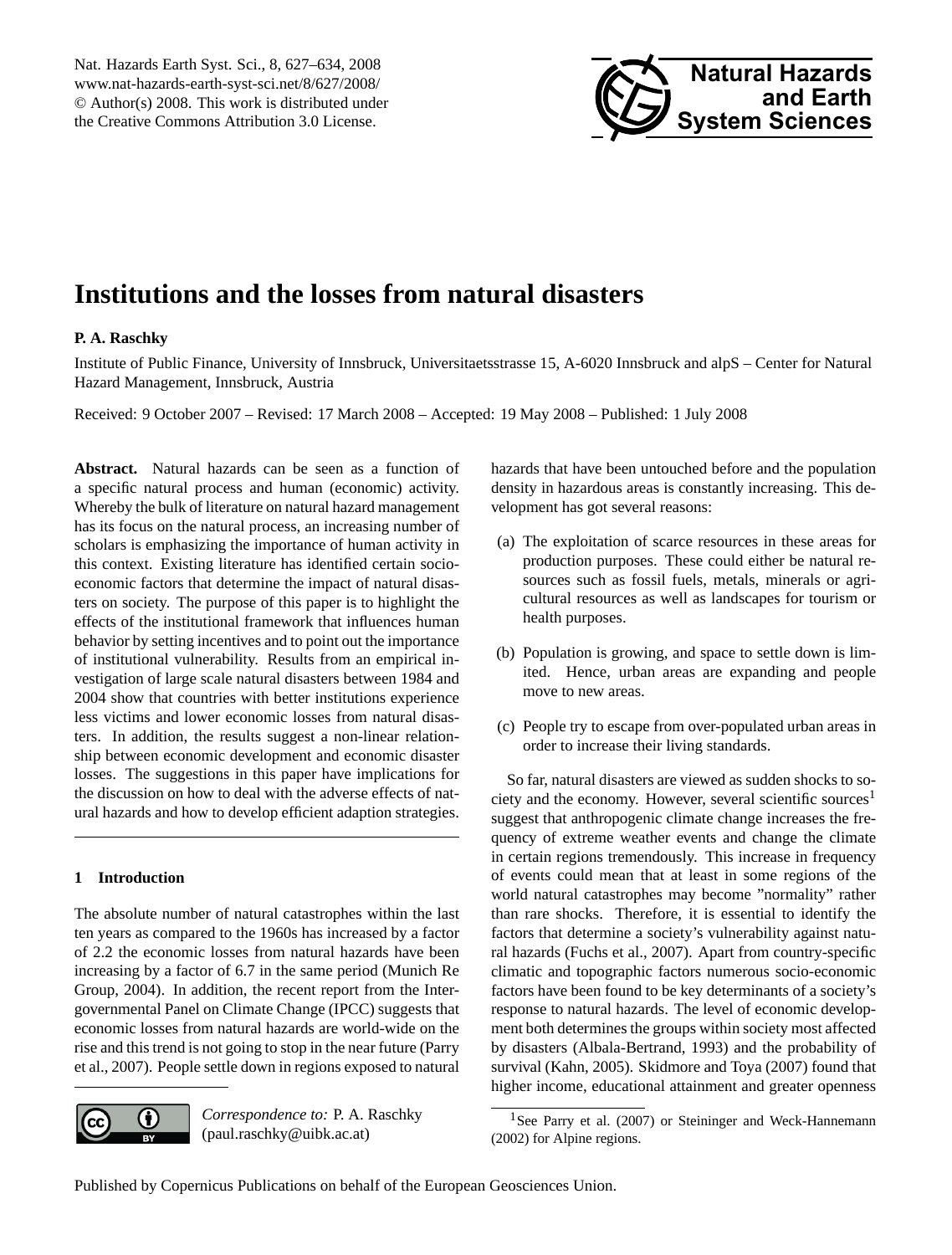for trade reduces both capital losses and human fatalities. Using data on major earthquakes [Anbarci et al.](#page-6-5) [\(2005\)](#page-6-5) show that countries with higher income inequality (measured by the Gini-coefficient<sup>[2](#page-1-0)</sup>) experience higher fatality rates.

The purpose of this paper is to augment this existing field of natural hazard research by the factor of *institutional vulnerability*. The basic question underlying this analysis is: "How do natural hazards affect society?" If a river runs over the bank or an avalanche runs down a hill it is not a natural disaster per se it is just a natural process. The natural process becomes a "natural hazard" as soon as human beings, infrastructure or other forms of tangible or intangible capital is threatened and/or destroyed [\(Varnes,](#page-7-2) [1988\)](#page-7-2). Whether this natural process does not affect individuals at all or "evolves" to a natural disaster is not solely in the realm of the natural environmental, but crucially depends on the behavior of human beings living in this environment. Based on the ideas of institutional economics, human (economic) activity is determined by institutions. In this case (and throughout this paper) institutions do not solely describe formal organisations but rather encompass general rules of human interaction and political decision-making, laws and policies as well as traditions or norms. This institutional framework sets the incentives that affect individuals' actions and conversely institutions evolve from human activity [\(Frey,](#page-6-6) [1990\)](#page-6-6). Some institutional settings result in economic growth and development, while other institutions results in stagnation [\(Ace](#page-6-7)[moglu et al.,](#page-6-7) [2001\)](#page-6-7). Countries with better institutions and less distortionary policies invest more in physical and human capital and apply their existing factor endowment more efficiently [\(North,](#page-6-8) [1990\)](#page-6-8). This could also apply to a nation's effort to mitigate the effects of natural hazards. Therefore, an analysis of the effects of natural hazards on society does not solely depend on a region's topographic or climatic exposure to natural processes orits level of economic development but the region's institutional vulnerability to natural processes that ultimately determines whether natural processes result in a natural hazard or not.

The purpose of this paper is twofold: first, the relationship between economic development and vulnerability against natural disasters is examined. The results suggest that economic development partly reduces disaster victims and losses, but increasing wealth inverts this relationship and thus causes relatively higher (economic) losses in highincome nations. Based on these results the study wants to point out that higher income does not necessarily lead to better protection against natural disasters. Therefore, the second aim is to highlight the importance of institutional quality as an additional socio-economic factor to provide protection against natural hazards. Although some studies have already touched the interaction between institutional quality and the

death toll from earthquakes [\(Kahn,](#page-6-4) [2005\)](#page-6-4) or output volatility caused by natural hazards [\(Raddatz,](#page-6-9) [2005\)](#page-6-9) a comparative empirical analysis of institutional quality on economic disaster losses is missing. The econometric study in this paper tries to fill this gap.

The next section gives an overview of the existing literature. Section 3 discusses the relevance of institutional vulnerability in natural hazard management. Section 4 provides an empirical analysis of this issue and section 5 concludes.

#### **2 Socio-economic determinants of disaster losses**

The direct effect of a disaster on society is the loss of human lives and the destruction of physical capital. Direct destruction of input factors is followed by disruptions in production and output. The cross-country analysis by [Tavares](#page-7-3) [\(2004\)](#page-7-3) shows that natural disasters have a small but negative effect on economic growth. Several studies concentrating on the macro-economic impacts of natural disasters on developing countries provide similar results. [Rasmussen](#page-6-10) [\(2004\)](#page-6-10) presents a comprehensive study of natural disasters in the Eastern Caribbean Currency Union. He concludes that disaster damages in this area amount to about 0.5% of GDP. The panel study by [Auffret](#page-6-11) [\(2003\)](#page-6-11) also finds a decline in output due to natural disasters in Latin American and Caribbean economies.

Empirical economic analysis on vulnerability has identified a number of factors that mitigate the impacts of natural catastrophes on society. There is broad consensus that economic development mitigates the effects from natural disasters. [Kahn](#page-6-4) [\(2005\)](#page-6-4) shows that countries with higher per capita income experience a similar amount of catastrophic events but suffer less death from these events. Using a sample of 3893 major catastrophes [Skidmore and Toya](#page-7-0) [\(2007\)](#page-7-0) confirm this finding. They also find that economic development and economic losses from disasters are inversely correlated. In addition, [Skidmore and Toya](#page-7-0) [\(2007\)](#page-7-0) identify a number of other factors of social exposure: Nation with higher levels of educational attainment and greater openness for trade are less vulnerable to disasters. A stronger financial sector and a smaller size of government (measured as the fraction of government expenditure per GDP) are associated with a lower disaster death toll. [Anbarci et al.](#page-6-5) [\(2005\)](#page-6-5) analyse the effects income inequality (using the Gini coefficient) on earthquake fatalities. Their results suggest that a nation's inequality – as a proxy for the nation's inability to adopt preventive measures and policies (e.g. the creation and enforcement of building codes) – increases the number of earthquake fatalities.

<span id="page-1-0"></span><sup>2</sup>The Gini coefficient is a statistical measure of income inequality. It ranges from 0 (income is equally distributed among the members of society) to 1 (perfect inequality).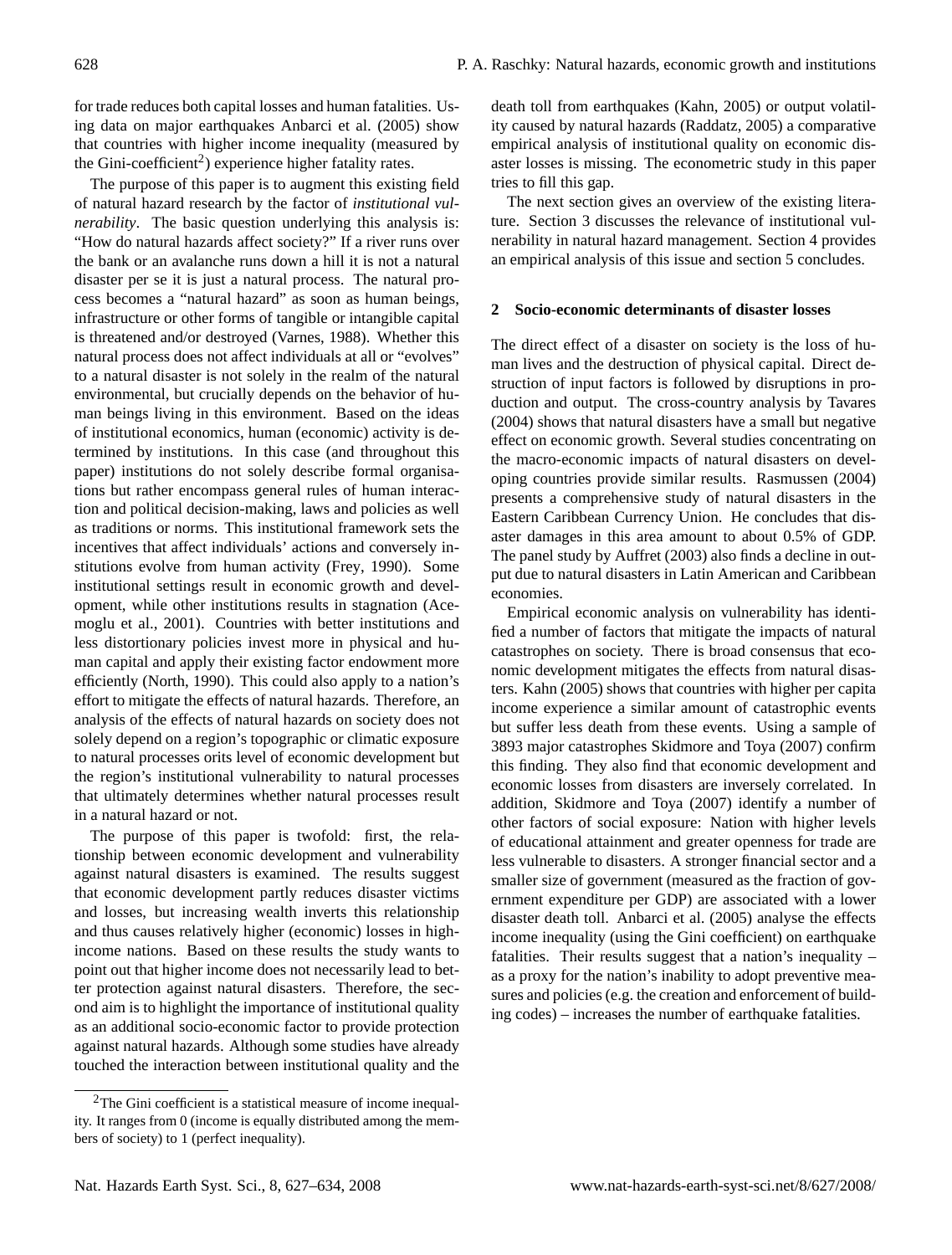## **3 Institutional vulnerability**

Institutions define and constrain the set of choices of individuals. If this applies to economic activities in general [North](#page-6-8) [\(1990\)](#page-6-8), this should also apply to decisions related to protection against natural hazards. Decisions linked to protection measures and natural hazard mitigation strategies take place in a complex environment. A vast amount of different economic, social and environmental variables need to be taken into account during the decision making process which creates uncertainty for the individual. It is the purpose of institutions to reduce this individual uncertainty. According to [North](#page-6-8) [\(1990\)](#page-6-8) "Institutions are the rules of the game in a society or, more formally, are the humanly devised constraints that shape human interaction" (p. 3). This rather general definition of institutions was more specified by [Frey](#page-6-6) [\(1990\)](#page-6-6), who classifies three types of institutions:

- 1. Institutions are rules or procedures that clarify how decisions are made within society. These decision-making systems can be the market, democracy, hierarchical decision-making or negotiating systems. In the area of natural hazard management the market and possible imperfections and distortions as well as drawbacks of the existing political mechanisms are of particular importance.
- 2. Formal or informal rules that influence individual behavior such as laws, social norms, traditions or informal rules defining the behavior within a group or the family. Regarding natural hazards this type of institutions could range from the general legal setting (regulating i.e. preventive measures, financial support in the case of emergency, the distribution of competencies) to the behavioral standards within a ski-hiking group in an avalanche prone area.
- 3. Groups of individuals that share a common aim organizations. These could be e.g. political parties, authorities, companies, NGOs or clubs.

Beside politicians, companies or interest groups, organizations such as insurance companies, experts or tourist associations might be of special interests in the area of natural hazards. The aim is to find which institutional setting builds the frame under which individual preferences for natural hazard management and protective measures are reflected in an optimal way [\(Weck-Hannemann,](#page-7-4) [2005\)](#page-7-4). Prior to the decision, which institutional framework is to choose for the allocation of resources in natural hazard management, a comparison between the existing alternatives is required. However, a precise calculation of an institutional system's inefficiencies is not possible. At least a positive comparison of alternative institutional designs in natural hazard management allows to examine the strengths and weaknesses of different systems and identify more efficient institutions. Thus far, only a few empirical studies analysed the effects of instituions on vulnerability against natural hazards. The empirical work by [Kahn](#page-6-4) [\(2005\)](#page-6-4) shows that better institutional quality insulates against death from earthquakes. He used a nation's level of democracy, income inequality, ethnic fragmentation and good governance indicators as proxies for institutional quality. Countries with better institutions, lower income inequality and higher levels of democracy experience fewer earthquake fatalities. He argues that this might be explained that nations with a bad instituional framework do not properly enforce zoning laws and building codes. Apart from these general institutional variables substantial work has been done regarding the societal risk-transfer-mechanisms (e.g. disaster insurance, governmental relief) to reduce the financial losses from disasters. The market for insurance against flooding works imperfectly or fails completely. Adverse selection and moral hazard can only partly explain these market imperfections [\(Jaffee and Russell,](#page-6-12) [2003\)](#page-6-12). [Kunreuther](#page-6-13) [\(2000\)](#page-6-13) defined the situation of distorted demand and insufficient supply on the market for natural hazard insurance as the *disaster syndrome*. Individuals tend to underinsure because of a) the underestimation of risk of low-probability high loss events and b) the expected financial relief by the government or private charity. This market failure has led to different forms of government intervention in the market for disaster insurance. In Europe several countries (France, Great Britain, Spain and Switzerland) have installed a system of mandatory insurance, where every house-owner and company is obliged to purchase insurance coverage against natural-disaster-risks (for an overview of the different forms in each country see [Von](#page-7-5) [Ungern-Sternberg,](#page-7-5) [2004\)](#page-7-5).

In regions without institutionalized insurance regimes, risk-transfer against natural hazards is in the realm of the individuals and politicians. According to [Skidmore](#page-7-6) [\(2001\)](#page-7-6) individuals try to protect themselves against potential disaster damages by building up a capital buffer. His results suggest that this form of self-protecting is rather inefficient as the buffer stock is very often larger than the actual losses. However, if self-insurance does not cover the disaster losses governments provide catastrophe assistance and financial relief. Governmental relief is either organized through a fund (e.g. Austria) or politicians provide ad-hoc financial assistance to the victims (e.g. Germany).

Governmental disaster assistance can lead to the problem of *charity hazard*, the phenomenon that people underinsure or do not insure at all due to anticipated governmental assistance and/or private charity [\(Raschky and Weck-Hannemann,](#page-6-14) [2007;](#page-6-14) [Schwarze and Wagner,](#page-7-7) [2004\)](#page-7-7). In addition to an inefficient amount of insurance coverage, financial assistance from the government does rarely meet the needs of the disaster victims and leads to an inefficient allocation of public funds. An econometric study by [Garrett and Sobel](#page-6-15) [\(2003\)](#page-6-15) show that almost half of federal disaster payments in the US are politically motivated. They show that disaster expenditure by the FEMA (Federal Emergency Management Agency) is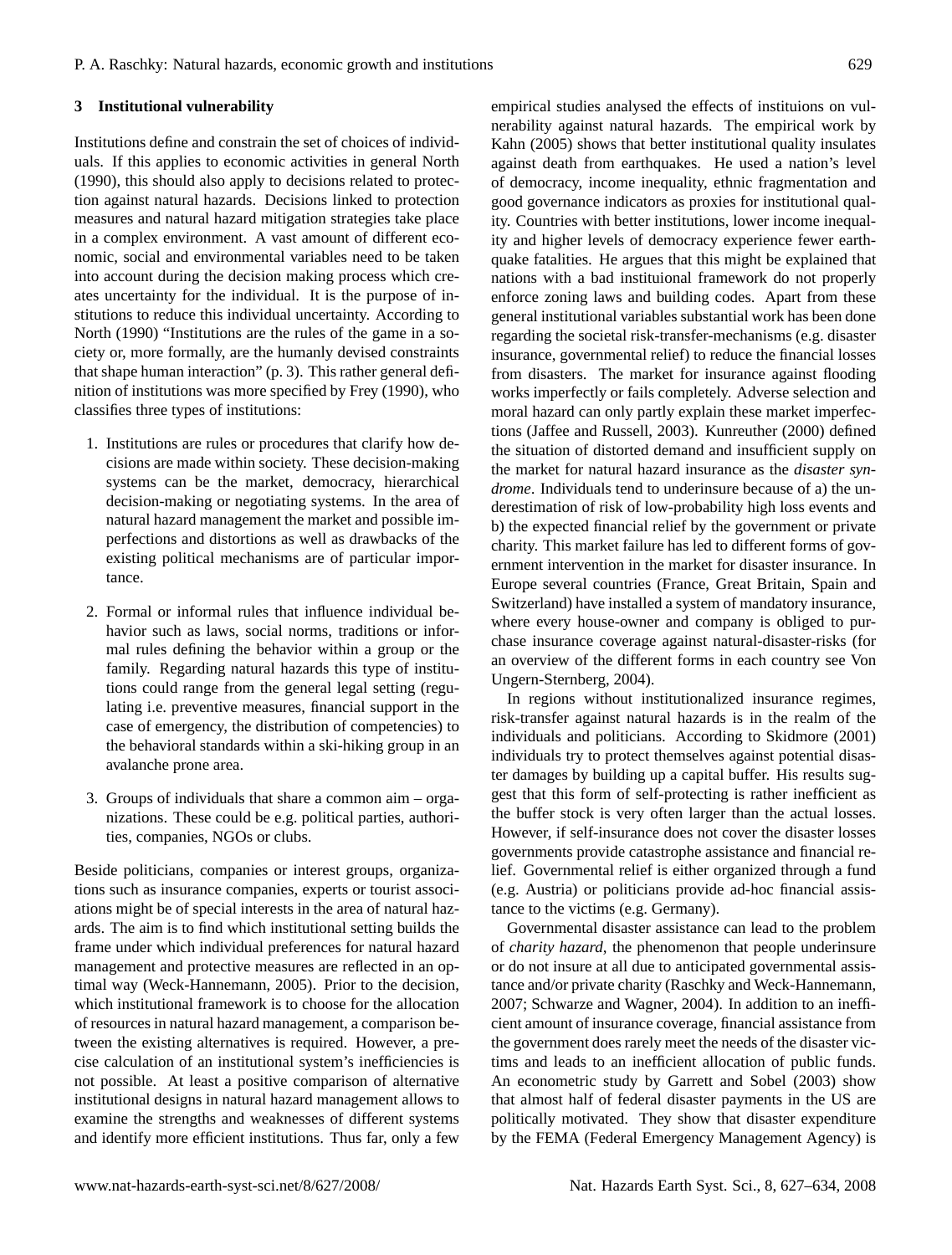significantly higher in election years (around \$ 140 million as compared to non-election years) and that states with higher political impact have on average a higher rate of disaster declarations (a requisite for financial assistance). [Besley and](#page-6-16) [Burgess](#page-6-16) [\(2002\)](#page-6-16) find similar results using panel date from India on governmental food programs after flooding destroyed crop. The work by [Mustafa](#page-6-17) [\(2003\)](#page-6-17) concluded that after the 2001 in Pakistan public support cheques where mainly distributed among family members and political supporters of local councilors coordinating the governmental assistance.

The impact of institutions on a more efficient allocation of resources in natural hazard management is not only restricted to post-disaster relief. The identification and mapping of hazard zones, the construction of preventive measures (e.g. dykes, levees or avalanche barriers) or the maintenance of early warning systems largely show the features of *public goods* [\(Congleton,](#page-6-18) [2006\)](#page-6-18). Pure public goods show nonrivalness and non-excludability in consumption. Although the majority of preventive measures are not purely non-rival and non-excludable goods, the concept of public goods is a good explanation why common action is needed in this field. In addition, preventive measures can create positive and negative *externalities*. Take for example a levee build by an upstream town. Although this town is protected against floods, the levees might result in more water in the river channel and thus increasing the risk of a flood for downstream communities. This is another reason why most of the above mentioned pre-disaster measures are provided by federal governments and agencies or international organizations.

If the responsibility for public good projects in natural hazard management is highly centralized, a informational deficit occurs between the central agency and the local demands. These differences can lead to an inefficient allocation of public funds and an inappropriate provision of protective measures. Case studies on the events linked to hurricane "Katrina" by [Congleton](#page-6-18) [\(2006\)](#page-6-18) and [Sobel and Leeson](#page-7-8) [\(2006\)](#page-7-8) show how centralized action leads to an insufficient supply of preventive measures against floods in New Orleans and delayed governmental response in the aftermath. [Pelling](#page-6-19) [\(1999\)](#page-6-19) argues that a political system where decision-making power is in the hands of an elite increases the vulnerability against floods of specific population groups in Guyana. [Depoorter](#page-6-20) [\(2006\)](#page-6-20) suggests that shared political accountability is an additional reason for deficits in disaster management.

Political economists also identify constitutions that protect individual property rights as a key for allocative efficiency and economic development. Human economic interaction can be subject to informational asymmetries, free-riding and incentives to shirk. Uncertainty and lack of information in the exchange of goods that are accompanied with natural hazards (e.g. housing) lead exactly to these inefficiencies. A constitutional environment that enforces property rights can decrease transaction costs, reduce uncertainty and provide individuals with some degree of security [\(Leblang,](#page-6-21) [1996\)](#page-6-21). A legal system that fosters transperancy and disclosure of hazards increases the level of information for all participants in a transaction and could lead to more risk-aware decisions of individuals within society. Using data of the California housing market, [Beron et al.](#page-6-22) [\(1997\)](#page-6-22) show the positive effects of a law that enforces the disclosure of earthquake risks during real estate transactions. After the information disclosure act was issued house prices reflected the earthquake risk of a property in a better way.

## **4 Empirical analysis**

In this section an empirical analysis on the effects of institutions on disaster losses is presented. Data on natural disasters stem from the EM-DAT Center for Research on the Epidemiology of Disasters (CRED) in Brussels [\(EM-DAT,](#page-6-23) [2007\)](#page-6-23). EM-DAT has collected around 12 000 reports of different disasters, such as flood, storms, earthquakes, volcanic eruptions, landslides or tsunamis. The disaster has to fulfill at least one of the following criteria in order to be included in the database: 10 or more people reported killed, 100 people reported affected, declaration of a state of emergency, call for international assistance. Therefore, disasters that occurred in thinly populated areas are not included in the database and in the analysis. This dataset provides information about the location of the disaster, the total number of people killed and affected as well as the total losses (in 1000 USD). The sample includes data on earthquakes, floods, wind storms, volcanic eruptions, tidal waves, landslides, avalanches, droughts, extreme temperature events and wild fires. Data on economic development, measured by per capita gross domestic product (GDP p.c.), and population are provided by the Penn World Table 6.2 [Heston, Alan and Summers, Robert and Aten, Bet](#page-6-24)[tina](#page-6-24) [\(2006\)](#page-6-24). The International Country Risk Guide<sup>[3](#page-3-0)</sup> provided the data on institutional aspects [\(The PRS Group Inc.,](#page-7-9) [2006\)](#page-7-9). In order to limit the scope of this empirical analysis the examination is limited to two specific institutional indicators that reflect a wide area of a nation's institutional framework. The first one is governmental stability, which is an assessment of both, the national government's ability to carry out its declared program(s) and its ability to stay in office. It consists of three components: governmental unity, legislative strength and popular support. This indicator serves as a proxy for a country's ability to issue laws and regulations as well as enforce existing laws. A higher level of this institutional variable should indicate the existence of more efficient preventive policies and a stronger enforcement of these policies (e.g. zoning and building codes). The second institutional indicator is investment climate. This indicator covers institutional rules such as the risk of expropriation or contract law. The main intention to include this indicator stems

<span id="page-3-0"></span><sup>&</sup>lt;sup>3</sup>The International Country Risk Guide is a collection of political information and economic data. The assessment of political risks is based on the subjective assignment of specific risk-points to each category by experts of the PRS Group.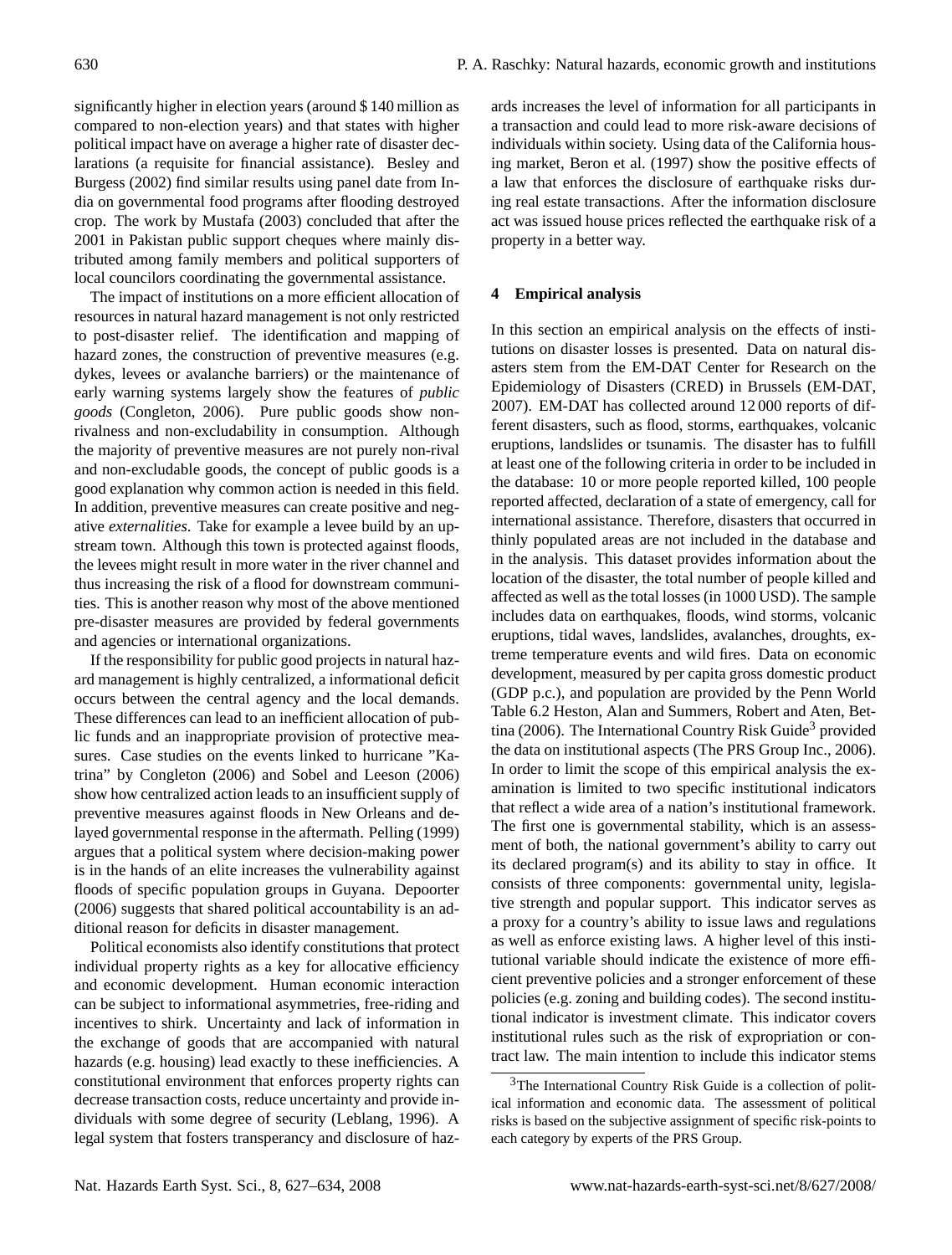**Table 1.** Descriptive statistics.

| Variable           | Obs.  | Mean      | Std. Dev. | Min.         | Max.        |
|--------------------|-------|-----------|-----------|--------------|-------------|
| Total no. killed   |       |           |           |              |             |
| (per $1.000$ inh.) | 2.903 | 0.009     | 0.007     | $7.77E^{-7}$ | 2.474       |
| Damage/GDP         | 1103  | 0.152     | 0.217     | $1.98E^{-6}$ | 0.997       |
| GDP p.c.           | 2792  | 6943      | 8496      | 157          | 39535       |
| Total affected     | 2.903 | 1 083 408 | 1 040 000 | $\Omega$     | 300 000 000 |
| Government         |       |           |           |              |             |
| stabillity         | 2.903 | 7.887     | 2.354     | 1            | 12          |
| Investment         |       |           |           |              |             |
| climate            | 2.903 | 6.784     | 2.173     | $\Omega$     | 12.         |
|                    |       |           |           |              |             |

from the idea that property rights are a key determinant for an efficient allocation of resources, which is also important in natural hazard management. The sample size is restricted mainly by the availability of data on disaster losses and the collected institutional indicators. The International Country Risk Guide starts at 1984. Therefore the disasters in this sample took place between 1984 and 2004. Data on the death toll and economic disaster  $losses<sup>4</sup>$  $losses<sup>4</sup>$  $losses<sup>4</sup>$  are not available for all disasters in the EM-DAT. The final sample consists of 2792 events where numbers of disaster victims are available and 1103 events with figures on economic losses. Table 1 reports the descriptive statistics of the disaster losses as well as the key socio-economic variables<sup>[5](#page-4-1)</sup>.

To determine the relationship between economic development, institutional vulnerability and disaster impacts, the fol-lowing log-log regression function<sup>[6](#page-4-2)</sup> is derived:

$$
Ln (Losses_{ijt}) = \beta_0 + \beta_1 Ln(GDP_{jt}) + \beta_2 Ln(GDP_{jt}^2)
$$
  
+ $\beta_3 Ln (Affected_{ijt}) + \beta_4 Ln (Land area_{jt})$   
+ $\beta_5 Ln (Population_{jt}) + \beta_6 INST_{jt} + \epsilon_{ijt}$  (1)

where  $LN(Losses<sub>ijt</sub>)$  reflects the dependent variables in the two sets of regressions that are estimated. The first analysis focuses on disaster fatalities,  $LN(Deaths<sub>ijt</sub>)$ , of disaster event  $i$ , in country  $j$  and year  $t$ . In order to test the assumption that the relationship between losses and level of development

<span id="page-4-1"></span><sup>5</sup>The large max. value of total affected of 300 000 000 stems from the 1987 drought in India

<span id="page-4-2"></span><sup>6</sup>Taking the natural log of the variables allows to interpret the regression coefficient as elasticities. This makes the different coefficients more comparable. For the institutional variables no logarithmic transformation was applied.

is non-linear the natural log of GDP p.c.,  $LN(GDP_{jt})$ , and,  $LN(GDP_{jt})^2$ , are introduced simultaneously. To control for the social magnitude of a disaster the natural log the total number of affected people,  $LN(Aflected_{ijt})$ , is taken. In accordance with [Skidmore and Toya](#page-7-0) [\(2007\)](#page-7-0) land area, Land area<sub>it</sub>, and population, Population<sub>it</sub>, are included as additional control variables. The variable of main interest is represented by vector INST $_{it}$ , that includes the indicator for governmental stability and investment climate.  $\beta_x$  are coefficients to be estimated and  $\epsilon_{ijt}$  is the error term. In the second set of estimates,  $LN(Deaths<sub>ijt</sub>)$  is replaced by the monetary damage caused by event  $i$ , in country  $j$  at time  $t$ , LN( $\frac{\text{Damage}}{\text{GDP}}_{ijt}$ ),

According to the existing empirical literature the level of economic evelopment reduces disaster losses. However, this effect it is reasonable to assume that the mitigative effect is diminished higher concentration of wealth that could accompany economic development. Therefore,  $LN(GDP_{it})$  is expected to have a negative and  $LN(GDP_{jt})^2$  a positive sign. Better institutions should lead to a better allocation of resources, better laws and legislation as well as better law and thus decrease the losses. The effect of population and size is ambiguous, although one might expect that bigger countries (in terms of population) have economies of scale in providing mitigative measures and more people increase the damage potential.

The results of both sets of regression are represented in Table 1. Columns 1–3 show the results of the estimates for the determinants of disaster fatalities. The baseline estimates in column 1 indicate that GDP p.c. and population reduce c.p. the number of disaster fatalities, while the social magnitude of the disaster increases the death toll. A 10% increase in GDP p.c. results in about 8.74% lower death toll. The results do not support the hypothesis of non-linearity for the estimates on disaster victims. In columns 2 and 3 the institutional variables have been added. Both governmental stability and investment climate significantly reduce the amount of disaster victims signifcantly. A 1-point increase on the 12 point government stability (investment climate) scale reduces

<span id="page-4-0"></span><sup>4</sup>[Kahn](#page-6-4) [\(2005\)](#page-6-4) and [Skidmore and Toya](#page-7-0) [\(2007\)](#page-7-0) already argued that the numbers on economic losses should be interpreted with care. In particular, developing countries have an incentive to exaggerate damage costs to receive higher international disaster assistance. In addition, damage data from developing countries is very often inaccurate due to the lack of insurance markets, bookkeeping and governmental bureaus collecting data in an appropriate way.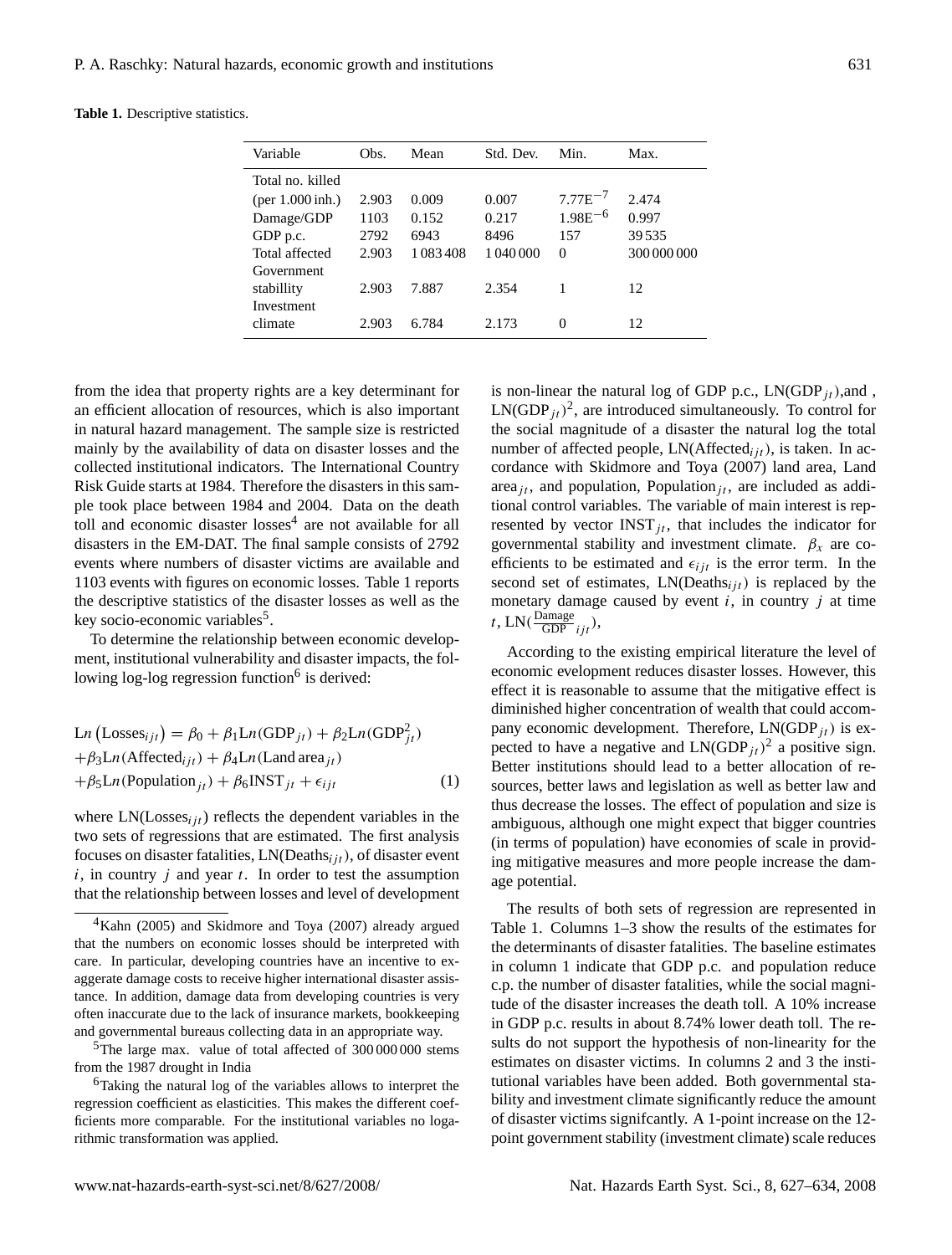|                           | LN(Number killed p.c.) |                               |             | LN(Damage/GDP) |             |             |  |
|---------------------------|------------------------|-------------------------------|-------------|----------------|-------------|-------------|--|
|                           |                        | $\mathfrak{D}_{\mathfrak{p}}$ | 3           | $\overline{4}$ | 5           | 6           |  |
| Ln(GDP p.c.)              | $-0.874*$              | $-0.841*$                     | $-1.042**$  | $-4.784***$    | $-5.012***$ | $-5.771***$ |  |
|                           | (0.514)                | (0.491)                       | (0.516)     | (1.788)        | (1.708)     | (1.727)     |  |
| Ln(GDP p.c.) <sup>2</sup> | 0.019                  | 0.019                         | 0.032       | $0.315***$     | $0.299***$  | $0.348***$  |  |
|                           | (0.030)                | (0.029)                       | (0.031)     | (0.104)        | (0.100)     | (0.103)     |  |
| Ln(Number affected)       | $0.180***$             | $0.172***$                    | $0.178***$  | $0.404***$     | $0.403***$  | $0.401***$  |  |
|                           | (0.014)                | (0.014)                       | (0.014)     | (0.024)        | (0.024)     | (0.024)     |  |
| LN(Land area)             | 0.001                  | 0.008                         | 0.002       | 0.078          | 0.089       | 0.058       |  |
|                           | (0.043)                | (0.043)                       | (0.043)     | (0.119)        | (0.120)     | (0.119)     |  |
| LN(Population)            | $-0.896***$            | $-0.892***$                   | $-0.896***$ | $-0.880***$    | $-0.867***$ | $-0.850***$ |  |
|                           | (0.061)                | (0.059)                       | (0.061)     | (0.099)        | (0.103)     | (0.098)     |  |
| Government stability      |                        | $-0.049***$                   |             |                | $-0.074**$  |             |  |
|                           |                        | (0.012)                       |             |                | (0.030)     |             |  |
| Investment climate        |                        |                               | $-0.044**$  |                |             | $-0.115**$  |  |
|                           |                        |                               | (0.017)     |                |             | (0.119)     |  |
| Constant                  | Yes                    | Yes                           | Yes         | Yes            | Yes         | <b>Yes</b>  |  |
| $R^2$                     | 0.529                  | 0.531                         | 0.530       | 0.205          | 0.212       | 0.212       |  |
| Prob > F                  | 0.000                  | 0.000                         | 0.000       | 0.000          | 0.000       | 0.000       |  |
| Obs.                      | 2792                   | 2792                          | 2792        | 1103           | 1103        | 1103        |  |

**Table 2.** Natural disaster losses, economic development and institutions.

Notes: Clustered OLS-estimates. Robust standard errors are given in parenthesis.

∗∗∗ , ∗∗ , ∗ indicate significance at the 1, 5 and 10%.

the death toll by about 4.9% (4.4%). Considering the crosssection structure of the analysis, all specifications have a reasonable  $R^2$  (about 50%) and it increases after the introduction of the institutional variables.

We now turn our focus on the results for economic loss (columns 4–6). Once again the first step was to estimate a baseline specification without controlling for institutions. In contrast to the estimates on disaster victims,  $LN(GDP_{jt})^2$ has a significant positive impact on economic disaster losses. This indicates a non-linear relationship between economic development and economic losses. Economic development provides protection but with a diminishing rate. The institutional variables have once again a significant reducing impact on economic losses and support the idea that institutions matter in natural hazard preparedness.

## **5 Conclusion and suggestions for future research**

The contribution of this work is to show that the institutional framework is a key socio-economic determinant of a nation's vulnerability against natural disasters. Governmental stability and a lower risk of expropriation have a clearly significant impact on both, the death toll and the overall economic losses from natural disasters. These results suggest that institutions reduce the adverse effects of natural disasters and that institutional vulnerability is a promising issue for future research.

Apart from institutions, the results confirm the idea that economic development is an important factor in determining a society's vulnerability against natural hazards. The results show, that higher-income countries experience a lower death toll from natural disasters. However, the econometric analysis also shows that monetary disaster losses and economic development have a non-linear relationship. This means, that economic development is a good protection against natural hazards, however with a diminishing rate. In countries or areas (e.g. Florida) that experience a concentration of assets that is larger than the installation of appropriate counter measures the relationship of income an vulnerability could even invert. However, the focus of empirical economic research so far was mainly on the effect of economic development and only to a limited extent on other socio-economic variables.

Future research on institutional vulnerability should incorporate a number of issues. The empirical studies on the effects of natural hazards on economic development have a clear mid to long-run perspective. However, according to the suggestions in the recent IPCC-report the frequency of climate-induced natural disasters (e.g. hurricanes, floods) is likely to increase in the near future [\(Parry et al.,](#page-6-1) [2007\)](#page-6-1). This calls for more emphasis on the analysis of the shortterm effects of natural disasters on society. The analysis by [Albala-Bertrand](#page-6-3) [\(1993\)](#page-6-3) and [Auffret](#page-6-11) [\(2003\)](#page-6-11) estimated the short-term effects of disaster losses on economy. In contrary to the results of long-run estimates [\(Skidmore and Toya,](#page-7-10) [2002\)](#page-7-10) e.g. [Raschky](#page-6-25) [\(2007\)](#page-6-25) found that flood disaster do have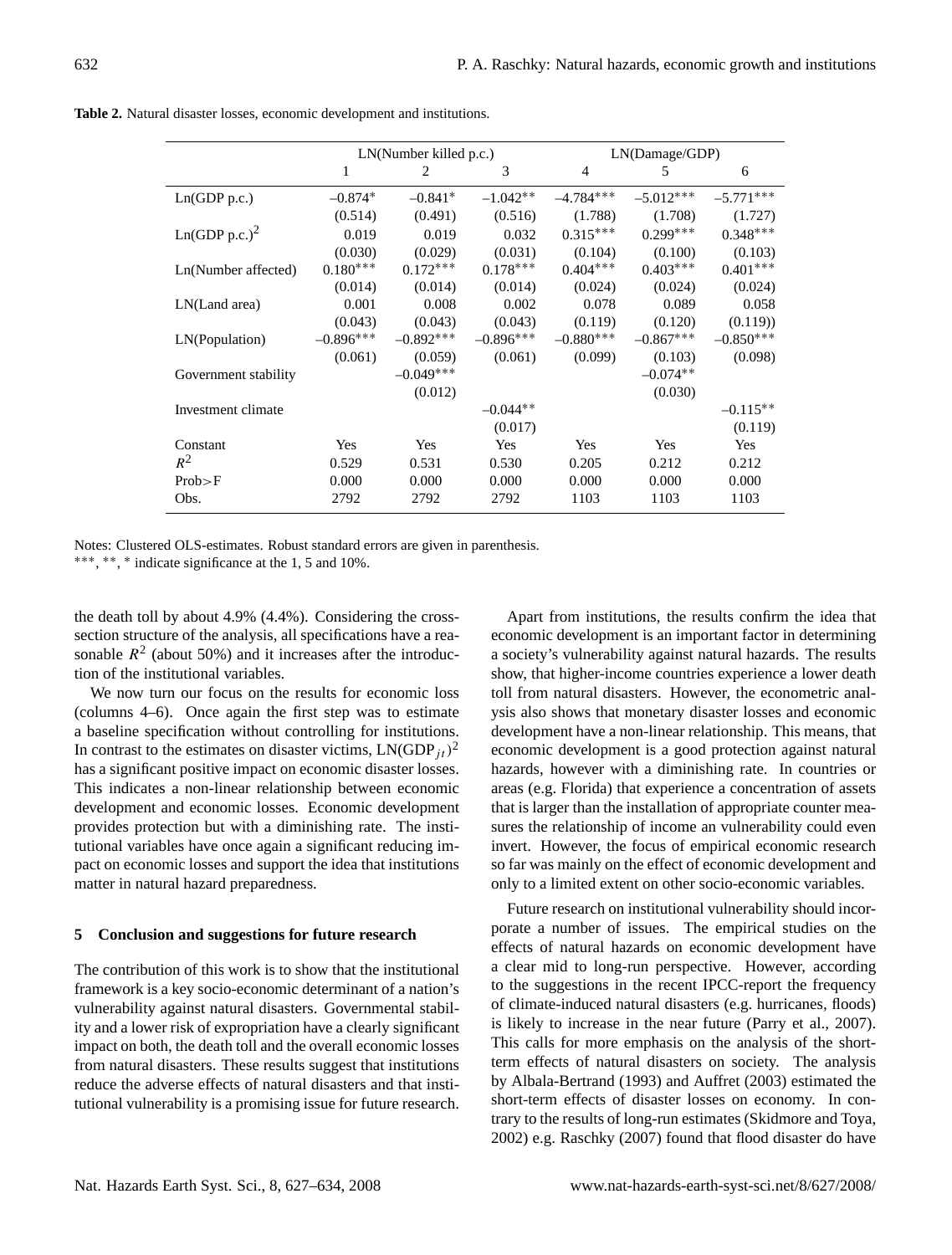a negative effect on regional economy in the short-run. Regarding the impact on factor productivity [Leiter et al.](#page-6-26) [\(2007\)](#page-6-26) find that firms' productivity tends to be reduced in the shortrun despite a higher level of factor input. In order to design more efficient societal decision mechanisms in natural hazard management we have to gain a more comprehensive picture on both short and long run impacts of disasters on economic welfare.

The results presented in this paper only have an explorative character. Future (empirical) research efforts should be directed towards a more detailed analysis of the interaction between institutional constraints and the sustainable provision of protective measures. The understanding of incentive schemes and the identifcation of efficient instituional settings allows the design of more appropriate societal decisionmechanisms in natural hazard management.

*Acknowledgement.* This paper originated as part of a project at alpS – Center for Natural Hazard Management (Innsbruck, Austria) in cooperation with the Institute of Public Finance, University of Innsbruck (Austria). Financial support by the Hypo Tirol Bank is gratefully acknowledged. The author would like to thank two anonymous referees for their helpful comments and reviews of an earlier version of this paper.

Edited by: S. Fuchs, M. Brndl, R. Bernknopf, and T. Glade Reviewed by: two anonymous referees

#### **References**

- <span id="page-6-7"></span>Acemoglu, D., Johnson, S., and Robinson, J. A.: The Colonial Origins Of Comparative Development: An Empirical Investigation, American Economic Review, 91, 1369–1401, 2001.
- <span id="page-6-3"></span>Albala-Bertrand, J. M.: Natural Disaster Situations and Growth: A Macroeconomic Model for Sudden Disaster Impacts, World Development, 21, 1417–1434, 1993.
- <span id="page-6-5"></span>Anbarci, N., Escaleras, M., and Register, C. A.: Earthquake Fatalities: The Interaction of Nature and Political Economy, Journal of Public Economics, 89, 1907–1933, 2005.
- <span id="page-6-11"></span>Auffret, P.: High Consumption Volatility: The Impact of Natural Disasters?, World bank policy research paper 2962, World Bank, 2003.
- <span id="page-6-22"></span>Beron, K. J., Murdoch, J. C., Thayer, M. A., and Vijverberg, W. P. M.: An Analysis of the Housing Market Before and After the 1989 Loma Prieta Earthquake, Land Economics, 73, 101–113, 1997.
- <span id="page-6-16"></span>Besley, T. and Burgess, R.: The Political Economy of Government Responsiveness: Theory and Evidence from India, The Quarterly Journal of Economics, 117, 1415–1451, 2002.
- <span id="page-6-18"></span>Congleton, R. D.: The Story of Katrina: New Orleans and the Political Economy of Catastrophe, Public Choice, 127, 5–30, 2006.
- <span id="page-6-20"></span>Depoorter, B.: Horizontal Political Externalities: The Supply and Demand of Disaster Management, Duke Law Journal, 56, 101– 125, 2006.

<span id="page-6-23"></span>EM-DAT: International Disaster Database, [www.em-dat.net,](www.em-dat.net) 2007.

- <span id="page-6-6"></span>Frey, B. S.: Oekonomie ist Sozialwissenschaft: Die Sicht der Politischen Oekonomie, Staatswissenschaft und Staatspraxis, 2, 158– 175, 1990.
- <span id="page-6-2"></span>Fuchs, S., Heiss, K., and Huebl, J.: Towards an Empirical Vulnerability Function for Use in Debris Flow Risk Assessment, Nat. Hazards Earth Syst. Sci., 7, 495–506, 2007,

[http://www.nat-hazards-earth-syst-sci.net/7/495/2007/.](http://www.nat-hazards-earth-syst-sci.net/7/495/2007/)

- <span id="page-6-15"></span>Garrett, T. A. and Sobel, R. S.: The Political Economy of FEMA Disaster Payments, Economic Inquiry, 41, 496–509, 2003.
- <span id="page-6-24"></span>Heston, A., Summers, R., and Aten, B.: Penn World Table Version 6.2, Tech. rep., Center for International Comparisons of Production, Income and Prices at the University of Pennsylvania, 2006.
- <span id="page-6-12"></span>Jaffee, D. and Russell, T.: Markets under stress: The Case of Extreme Event Insurance, in: Economics of an Imperfect World, edited by: Arnott, R., Greenwald, B., Kanbur, R., and Nalebuff, B., 35–52, MIT Press, 2003.
- <span id="page-6-4"></span>Kahn, M. E.: The Death Toll from Natural Disasters: The Role of Income, Geography and Institutions, The Review of Economics and Statistics, 87, 271–284, 2005.
- <span id="page-6-13"></span>Kunreuther, H.: Strategies for Dealing with Large-scale and Environmental Risks, in: Frontiers in Environmental Economics, edited by Folmer, H., Gabel, L., Gerking, S., and Rose, A., 293– 318, Edward Elgar, 2000.
- <span id="page-6-21"></span>Leblang, D. A.: Property Rights, Democracy and Economic Growth, Political Research Quarterly, 49, 5–26, 1996.
- <span id="page-6-26"></span>Leiter, A., Oberhofer, H., and Raschky, P. A.: Productive Disasters? Evidence from European Firm Level Data, working Papers in Economics and Statistics No. 2007-25, University of Innsbruck, 2007.
- <span id="page-6-0"></span>Munich Re Group: Topics Geo: Natural catastrophes 2003: Analyses, Assessments and Positions, Knowledge series, Munich Re, Geo Risks Research, 2004.
- <span id="page-6-17"></span>Mustafa, D.: Reinforcing Vulnerability? Disaster Relief, Recovery and Response to the 2001 Flood in Rawalpindi, Pakistan, Environmental Hazards, 5, 71–82, 2003.
- <span id="page-6-8"></span>North, Douglas, W.: Institutions, Institutional Change and Economic Performance, Cambridge University Press, 1990.
- <span id="page-6-1"></span>Parry, M. L., Canziani, O. F., Palutikof, J. P., van der Linden, P. J., and Hanson, C. E.: Climate Change 2007: Impacts, Adaption and Vulnerability. Contribution of Working Group II to the Fourth Assessment Report of the Intergovernmental Panel on Climate Change (IPCC), Cambridge University Press, New York, 2007.
- <span id="page-6-19"></span>Pelling, M.: The Political Ecology of Flood Hazard in Urban Guyana, Geoforum, 30, 249–261, 1999.
- <span id="page-6-9"></span>Raddatz, C.: Are External Shocks Responsible for the Instability of Output in Low-Income Countries?, World Bank Policy Research Working Paper 3680, World Bank, 2005.
- <span id="page-6-25"></span>Raschky, P. A.: Estimating the Effects of Risk Transfer Mechanisms against Floods in Europe and USA: A Dynamic Panel Approch., Mimeo, Working Papers in Economics and Statistics No. 2007- 05, University of Innsbruck, 2007.
- <span id="page-6-14"></span>Raschky, P. A. and Weck-Hannemann, H.: Charity Hazard - A Real Hazard to Natural Disaster Insurance?, Envrionmental Hazards, 7, 321–329, 2007.
- <span id="page-6-10"></span>Rasmussen, T. N.: Macroeconomic Implications of Natural Disasters in the Caribean, IMF Working Paper 04/224, International Monetary Fund, 2004.